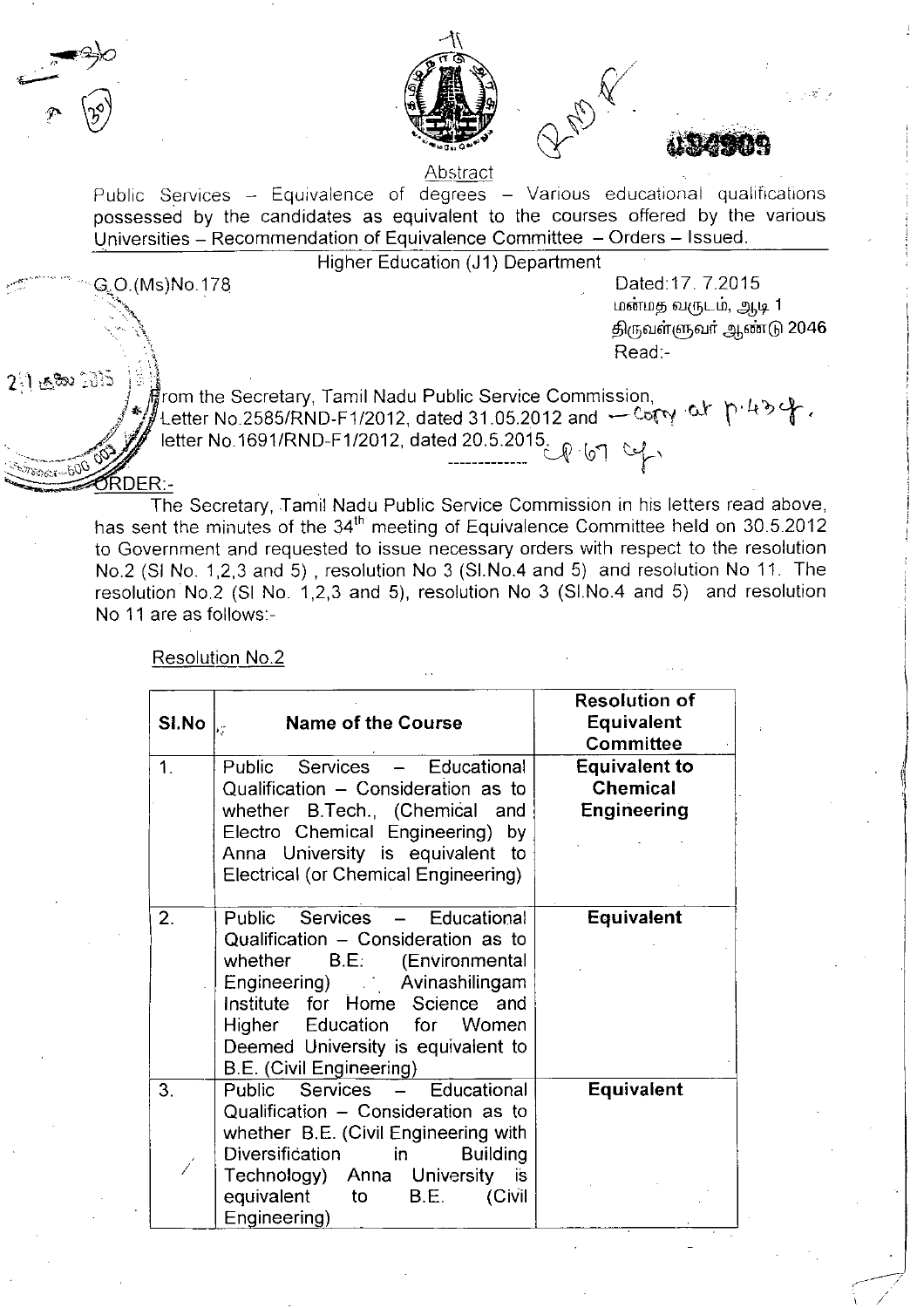| 5.             | Public Services - Educational<br><b>. 1829 € &amp; Qualification – Consideration as to</b><br>whether B.Tech., (Petrochemical<br>Technology) Bharathidasan<br>University is equivalent to<br>B E<br>(Chemical & Engineering)<br><b>Resolutions No.3</b>                                                                                                                                                                                           | Equivalent        |
|----------------|---------------------------------------------------------------------------------------------------------------------------------------------------------------------------------------------------------------------------------------------------------------------------------------------------------------------------------------------------------------------------------------------------------------------------------------------------|-------------------|
| 4.             | Public Services - Educational<br>Qualification - Consideration as to<br>whether B.Tech.,<br>(Textile)<br>Technology) Anna University,<br>Bharathiar University,<br>Madras<br>University and Periyar University is<br>equivalent to Diploma in Handloom<br>Technology obtained from<br>the<br><b>Institute</b> of Handloom<br>Indian<br>Technology, Salem or Varanasi or                                                                           | Equivalent        |
| 5 <sub>1</sub> | from any other recognized Institute<br>of Handloom Technology.<br>Public Services - Educational<br>Qualification - Consideration as to<br>whether B.E. (Textile Technology)<br>Bharathidasan University<br>and<br>Madras University is equivalent to<br>Diploma in Textile Manufacture<br>obtained from the Technological<br>Diploma<br>Examination<br>Board,<br>Chennai or the State Board of<br>Technical Education and Training<br>Tamil Nadu. | Equivalent        |
|                | <b>Resolutions No.11</b>                                                                                                                                                                                                                                                                                                                                                                                                                          |                   |
|                | Public Services - Educational<br>Qualification - Consideration as to<br>whether<br>(Electronics<br>B.E.<br>&<br>Instrumentation Engineering) Anna<br>University is equivalent to<br>B.E.<br>Electrical<br>Engineering<br>or<br>Communication<br><b>Electronics</b><br>and<br>Engineering                                                                                                                                                          | <b>Equivalent</b> |

 $\mathscr{N}_\sim$  $\sim$ 

2. The Government after careful examination, have decided to accept the resolution No.2 (SI No. 1,2,3 and 5), resolution No 3 (SLNo.4 and 5) and resolution No. 11 of 34<sup>th</sup> meeting of Equivalence Committee held on 30.5.2012 and direct that the following educational qualifications possessed by the candidates be equivalent to the courses mentioned therein from the date of issuance of such degrees:-

> I I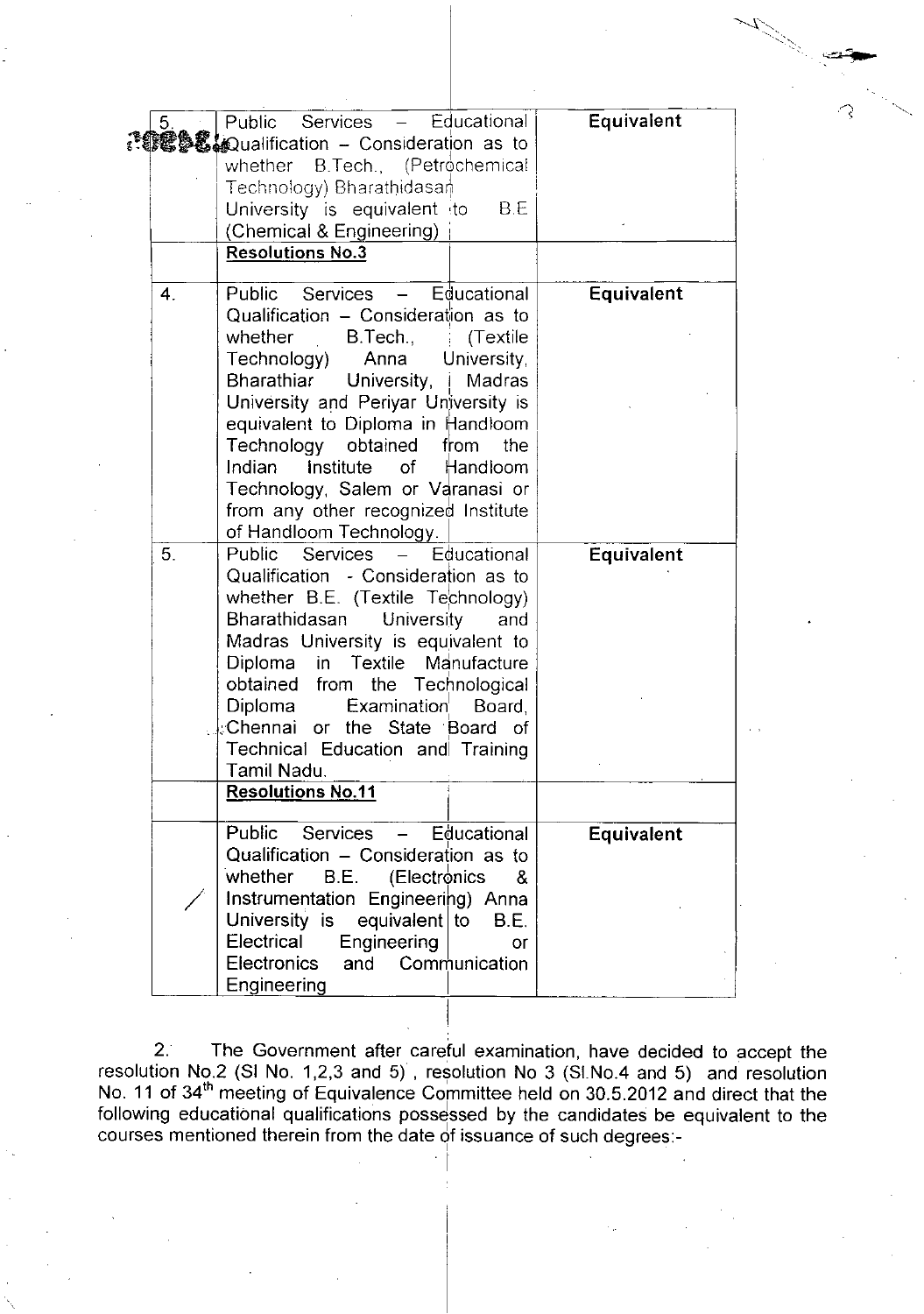## Resolution No.2

| SI.No              | Name of the Course                                                                                                                                                                                                                                                                                                                                                                                                                                          | Equivalent / Not                                       |
|--------------------|-------------------------------------------------------------------------------------------------------------------------------------------------------------------------------------------------------------------------------------------------------------------------------------------------------------------------------------------------------------------------------------------------------------------------------------------------------------|--------------------------------------------------------|
|                    |                                                                                                                                                                                                                                                                                                                                                                                                                                                             | Equivalent                                             |
| $\mathcal{L}$<br>✓ | Public Services - Educational<br>Qualification - Consideration as to<br>whether B.Tech., (Chemical<br>and<br>Electro Chemical Engineering) by<br>Anna University is equivalent to<br>Electrical (or Chemical Engineering)                                                                                                                                                                                                                                   | <b>Equivalent to</b><br>Chemical<br><b>Engineering</b> |
| 2.<br>3.           | Public Services -<br>Educational<br>Qualification - Consideration as to<br>whether<br>B.E. (Environmental<br>Engineering)<br>Avinashilingam<br>Institute for Home<br>Science<br>and<br>Higher Education for Women<br>Deemed University is equivalent to<br>B.E. (Civil Engineering)                                                                                                                                                                         | Equivalent                                             |
|                    | Public Services<br>Educational<br>$\overline{\phantom{a}}$<br>Qualification - Consideration as to<br>whether B.E. (Civil Engineering with<br>Diversification<br>in<br><b>Building</b><br>Technology) Anna University is<br>equivalent<br>B.E.<br>to<br>(Civil<br>Engineering)                                                                                                                                                                               | Equivalent                                             |
| 5.                 | Services - Educational<br>Public<br>Qualification - Consideration as to<br>whether B.Tech., (Petrochemical<br>Technology) Bharathidasan<br>University is equivalent to<br>B.E<br>(Chemical & Engineering).<br><b>Resolutions No.3</b>                                                                                                                                                                                                                       | Equivalent                                             |
|                    |                                                                                                                                                                                                                                                                                                                                                                                                                                                             |                                                        |
| 4.                 | Public<br>Services<br>Educational<br>Qualification - Consideration as to<br>whether<br>B.Tech.,<br>(Textile)<br>Technology)<br>Anna<br>University,<br>Bharathiar<br>University,<br>Madras<br>University and Periyar University is<br>equivalent to Diploma in Handloom<br>Technology obtained<br>from<br>the<br>Indian<br>Institute<br>οf<br>Handloom<br>Technology, Salem or Varanasi or<br>from any other recognized Institute<br>of Handloom Technology. | Equivalent                                             |
| 5.                 | Public Services<br>Educational<br>$\qquad \qquad -$<br>Qualification - Consideration as to<br>whether B.E. (Textile Technology)<br>Bharathidasan<br>University<br>and<br>Madras University is equivalent to                                                                                                                                                                                                                                                 | <b>Equivalent</b>                                      |